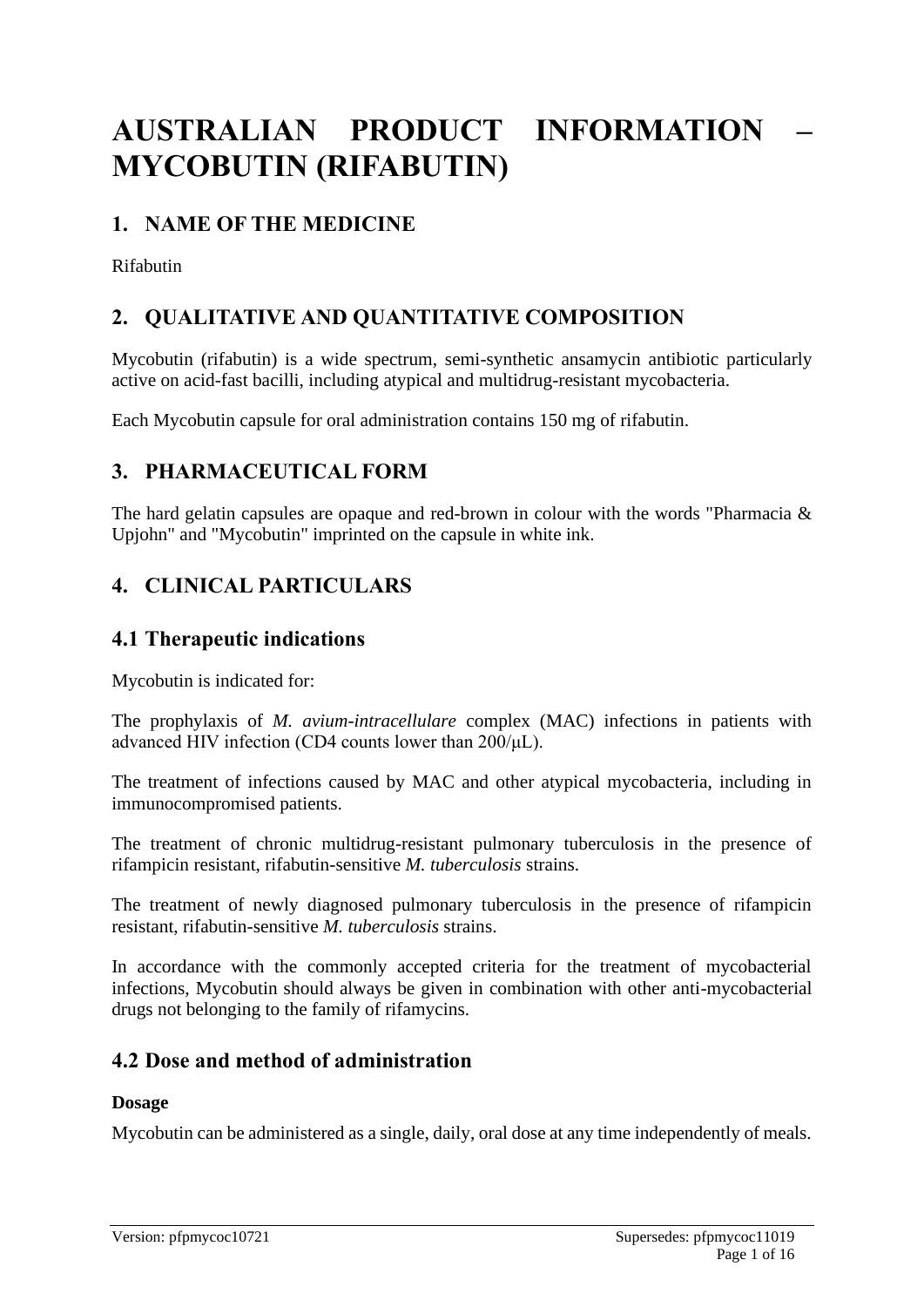Caution should be applied when rifabutin is coadministered with any of the other drugs listed in Section 4.5 Interactions with other medicines and other forms of interactions. Dosages of either drug may need to be adjusted on a case-by-case basis.

#### **Adults**

Mycobutin as a single agent:

‒ prophylaxis of MAC infection in immunodepressed patients: 300 mg (2 capsules) daily

Mycobutin in combination regimens:

- ‒ In non-tuberculosis mycobacterial disease: 300-600 mg (2 to 4 capsules) daily for up to 6 months after negative cultures are obtained.
- ‒ In chronic, multidrug-resistant pulmonary tuberculosis: 300-450 mg (2 to 3 capsules) daily for up to 6 months after negative sputum cultures are obtained.
- ‒ In newly-diagnosed pulmonary tuberculosis: 150-300 mg (1 to 2 capsules) daily for 6 months.
- ‒ When Mycobutin is given in association with clarithromycin, the dosage of Mycobutin should be reduced to 300 mg once daily.
- ‒ When Mycobutin and indinavir are coadministered, the dosage of Mycobutin should be halved and the dosage of indinavir increased to 1,000 mg four times a day.

#### **Children**

There are inadequate data to support the use of Mycobutin in children at the present time.

#### **Elderly**

No specific recommendations for dosage alterations in the elderly are suggested.

# **4.3 Contraindications**

Mycobutin is contraindicated in patients with a history of hypersensitivity to rifabutin or other rifamycins (e.g. rifampicin).

Due to insufficient clinical experience in children, Mycobutin should not be used in these patients.

Concomitant use of ritonavir and rifabutin is contraindicated.

### **4.4 Special warnings and precautions for use**

Mycobutin may impart a red-orange colour to the urine and possibly to skin and body secretions. Contact lenses, especially the soft variety, may be permanently stained.

In accordance with the commonly accepted criteria for the treatment of mycobacterial infections, Mycobutin should always be given in combination with other anti-mycobacterial drugs not belonging to the family of rifamycins.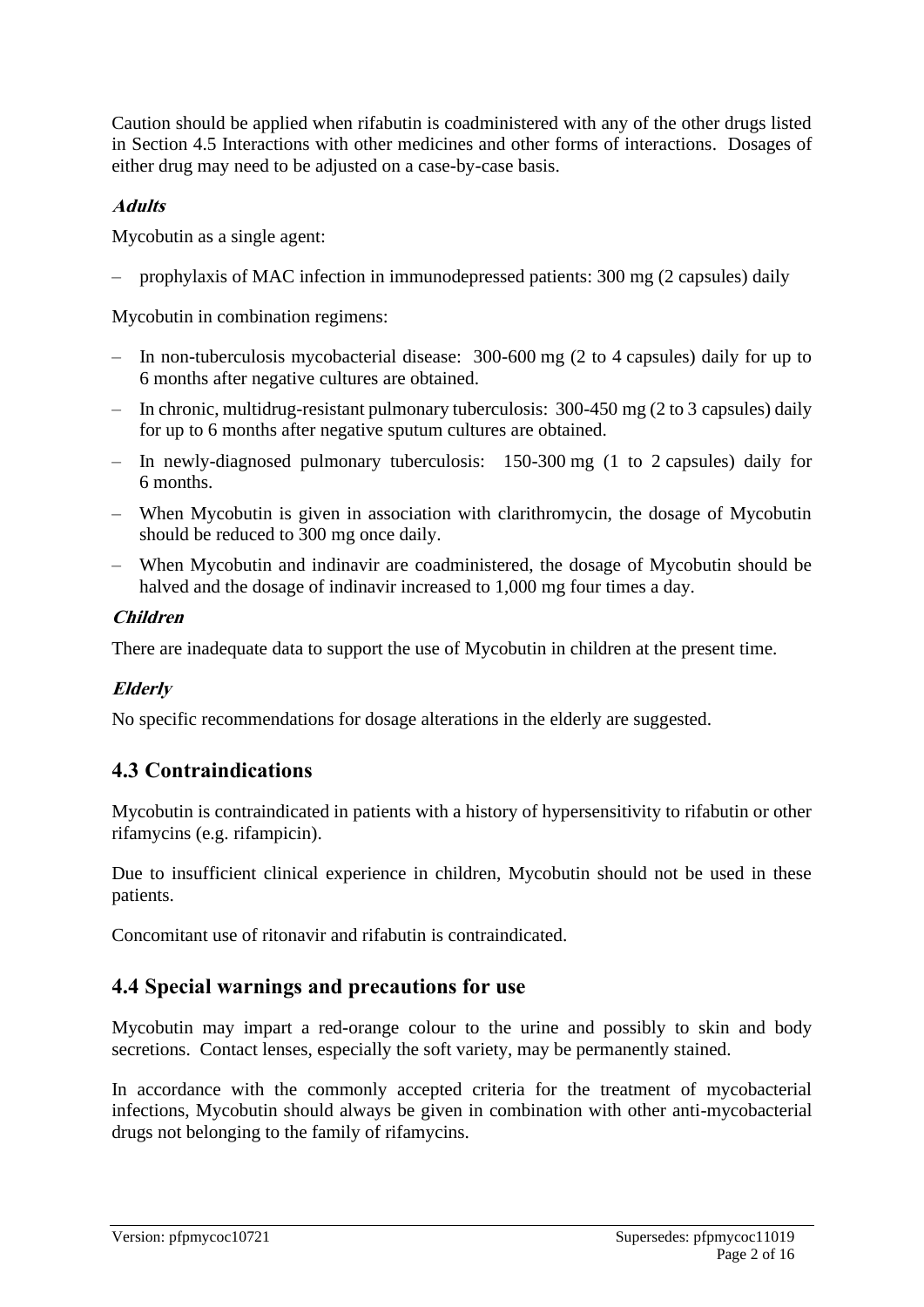It is recommended that white blood cell and platelet counts and liver enzymes be monitored periodically during treatment, because Mycobutin may be associated with neutropenia and, more rarely, thrombocytopenia.

Rifamycins have been associated with drug-induced hepatic breakdown of vitamin K in pregnant women and their offspring (see Section 4.6 Fertility, pregnancy and lactation - Use in pregnancy).

HIV protease inhibitors act as substrates or inhibitors of the CYP450 3A4 enzyme and have significant drug interactions with rifabutin. As a result, before concomitant use of these drugs, an overall assessment of the patient and their medication should be made (see Section 4.5 Interactions with other medicines and other forms of interactions).

Rifabutin is a CYP450 3A inducer. Therefore, co-administration with antiretroviral products including but not limited to bictegravir, rilpivirine, or doravirine is not recommended due to the expected decrease in plasma concentrations of the antiretrovirals which may lead to loss of virologic response and possible development of resistance (see Section 4.5 Interaction with other medicinal products and other forms of interaction). For further recommendations, please refer to the most recent prescribing information of the antiretrovirals or contact the specific manufacturer.

*Clostridium difficile* associated diarrhoea (CDAD) has been reported with use of nearly all antibacterial agents, including rifabutin, and may range in severity from mild diarrhoea to fatal colitis. Treatment with antibacterial agents alters the normal flora of the colon leading to overgrowth of *C difficile*.

*C. difficile* produces toxins A and B which contribute to the development of CDAD. Hypertoxin producing strains of *C. difficile* cause increased morbidity and mortality, as these infections can be refractory to antimicrobial therapy and may require colectomy. CDAD must be considered in all patients who present with diarrhoea following antibiotic use. Careful medical history is necessary since CDAD has been reported to occur over two months after the administration of antibacterial agents.

There have been reports of severe cutaneous adverse reactions (SCARs), such as Stevens - Johnson syndrome (SJS), toxic epidermal necrolysis (TEN), drug reaction with eosinophilia and systemic symptoms (DRESS), and acute generalised exanthematous pustulosis (AGEP) with anti-tuberculosis drugs (see Section 4.8 Adverse effects - undesirable effects). If patients develop a skin rash they should be monitored closely and suspect drug(s) discontinued if lesions progress. Identifying the specific drug is difficult, as multiple anti-tuberculosis drugs are prescribed in association concurrently. Specifically, for DRESS, a multi-system potential life-threatening SCAR, time to onset of the first symptoms may be prolonged. DRESS is a clinical diagnosis, and its clinical presentation remains the basis for decision making. An early withdrawal of the suspect drug is essential because of the syndrome's mortality and visceral involvement (e.g., liver, bone marrow or kidney).

#### **Uveitis**

When Mycobutin is given in association with clarithromycin, the dosage of Mycobutin should be reduced to 300 mg (see Section 4.8 Adverse effects (undesirable effects) - Uveitis/Corneal Deposits).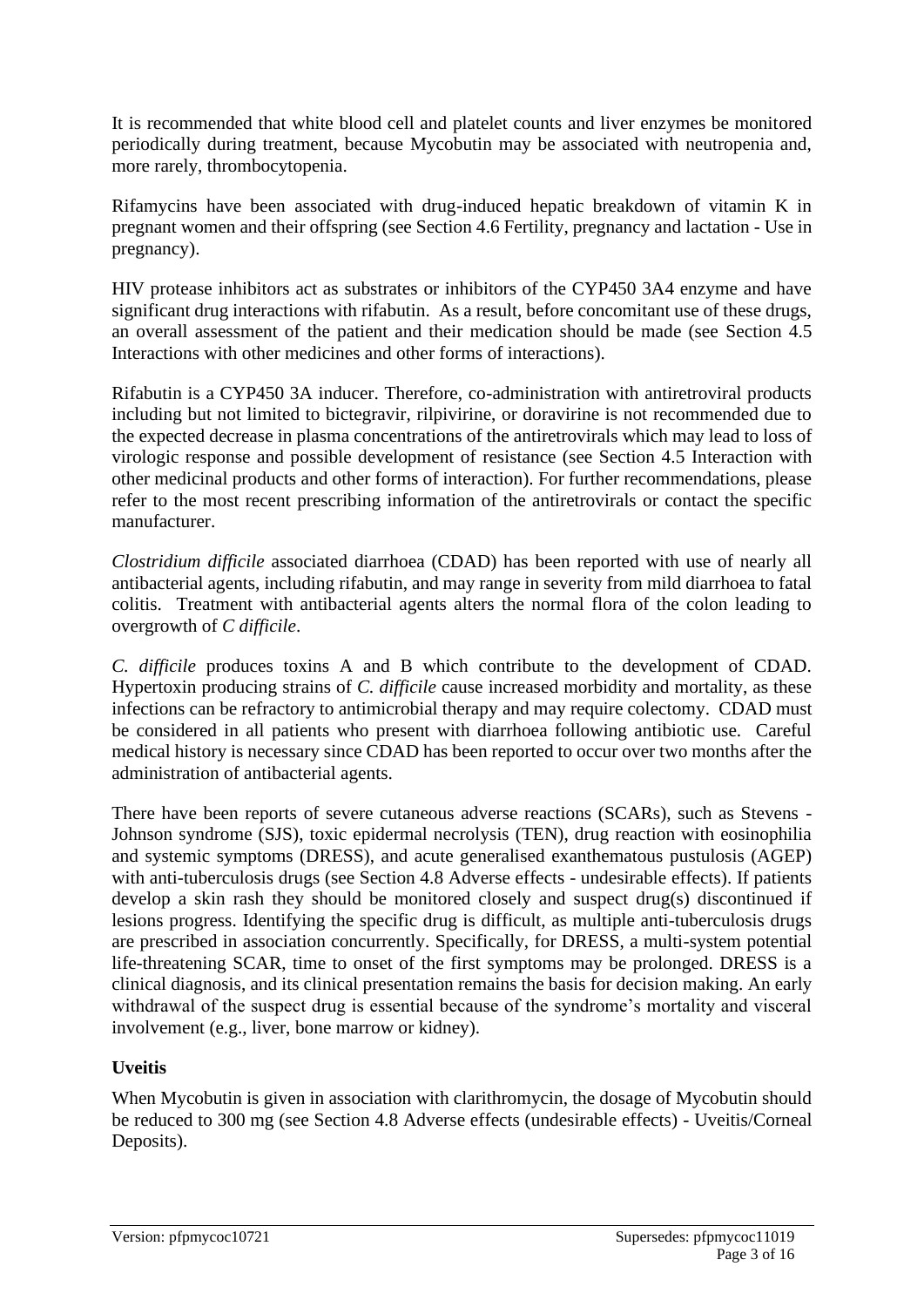Because of the possibility of occurrence of uveitis, patients should be carefully monitored when Mycobutin is given in combination with clarithromycin (or other macrolides) and/or fluconazole (and related compounds).

If uveitis occurs, the patient should be referred to an ophthalmologist. If considered necessary Mycobutin treatment should be discontinued and appropriate treatment given (see Section 4.5 Interactions with other medicines and other forms of interactions and Section 4.8 Adverse effects (undesirable effects)).

#### **Malabsorption**

Gastric pH alteration due to progressing HIV disease has been linked with malabsorption of some drugs used in HIV-positive patients (eg rifampin, isoniazid). Drug serum concentration data from AIDS patients with varying disease severity (based on CD4+ counts) suggest that rifabutin absorption is not influenced by progressing HIV disease.

#### **Use in hepatic impairment**

Mycobutin should be used with caution in cases of liver insufficiency. For patients with severe liver insufficiency a dose reduction should be considered. Mild hepatic impairment does not require a dose modification.

#### **Use in renal impairment**

Mild to moderate renal impairment does not require any dosage adjustment. Severe renal impairment (creatinine clearance below 30 mL/min) requires a dosage reduction of 50%.

#### **Use in the elderly**

No data available.

#### **Paediatric use**

Due to insufficient clinical experience in children, Mycobutin should not be used in these patients.

#### **Effects on laboratory tests**

No data available.

### **4.5 Interactions with other medicines and other forms of interactions**

Although structurally similar to rifampicin, rifabutin appears to induce enzymes of the P450 system to a lesser extent.

Therefore, as rifabutin has been shown to induce the enzymes of the cytochrome P450 3A subfamily, treatment may affect the pharmacokinetic behaviour of drugs metabolised by the enzymes belonging to that subfamily (as is seen with rifampicin).

Rifabutin accelerates the metabolism of:

Methadone Phenytoin

Fluconazole **Oral contraceptives** 

Rifabutin decreases the concentration of: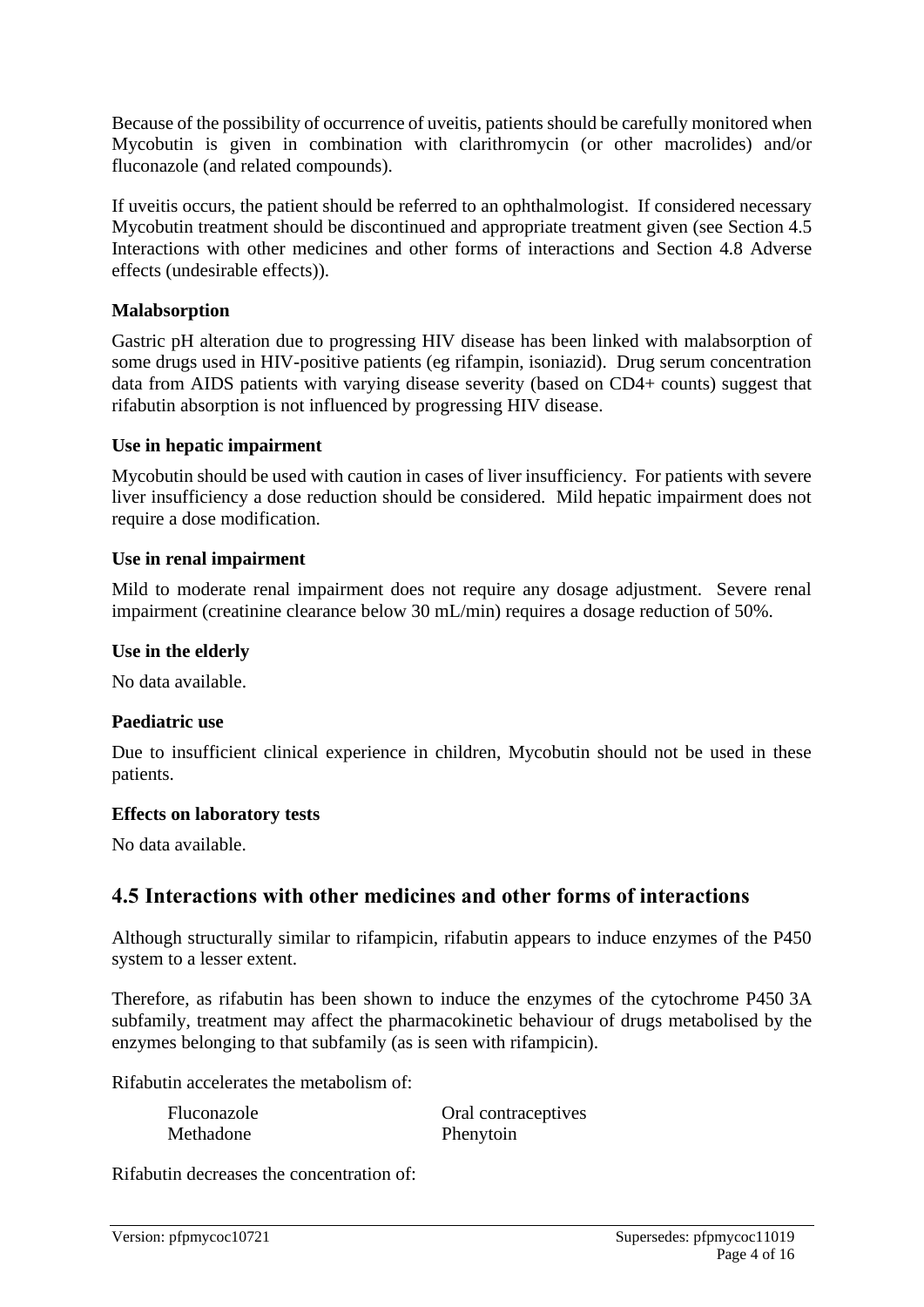| Atovaquone        | Sulfamethoxazole  |
|-------------------|-------------------|
| Benzodiazepines   | <b>Tacrolimus</b> |
| Opiate analgesics | Trimethoprim      |

Rifabutin accelerates the metabolism and may decrease plasma concentrations of:

| Astemizole               | Lovastatin   |
|--------------------------|--------------|
| Calcium channel blockers | Midazolam    |
| Cisapride                | Nevirapine   |
| Clarithromycin           | Oestrogens   |
| Corticosteroids          | Quinidine    |
| Cyclosporin              | Ritonavir    |
|                          | Saquinavir   |
| Erythromycin             | Terfenadine  |
| Indinavir                | Theophylline |
| Itraconazole             | Triazolam    |
| Ketoconazole             | Warfarin     |
| Lidocaine                | Zidovudine   |

Upward adjustment of the dosage of some of the drugs listed above may be required when administered with Mycobutin keeping in mind that some of the interactions show wide interindividual variability. The drugs normally subject to this include: dapsone, narcotic analgesics (including methadone), anticoagulants, corticosteroids, cardiac glycoside preparations (although not digitalis), quinidine, oral hypoglycaemic agents and oral contraceptives. It is important to note that during Mycobutin therapy oral contraception may not be adequate and patients should be advised to use other forms of contraception.

There are insufficient data to assess whether dose adjustments are necessary when nevirapine and rifabutin are coadministered. Concomitant use of these drugs should be carefully monitored and the combination only used if clearly indicated.

When rifabutin is used concomitantly with clarithromycin, a decreased dose of rifabutin is recommended due to the increase in plasma concentrations of rifabutin.

Other macrolide antibiotics may also inhibit metabolism of rifabutin.

When administered with indinavir, the dosage of rifabutin should be reduced by half.

Protease inhibitors act as substrates or inhibitors of CYP450 3A4 mediated metabolism. Therefore, due to significant drug-drug interactions between protease inhibitors and rifabutin, their concomitant use should be based on the overall assessment of the patient and patient specific drug profile.

Other drugs such as ketoconazole, barbiturates, benzodiazepines, verapamil, β-blocking drugs, disopyramide, mexiletine, chloramphenicol and anticonvulsants may also require consideration for potential dose adjustment, during concomitant therapy based on the known effects of rifampicin.

In contrast, no significant interactions may be expected with ethambutol, pyrazinamide, theophylline, sulfonamides and zalcitabine (DDC).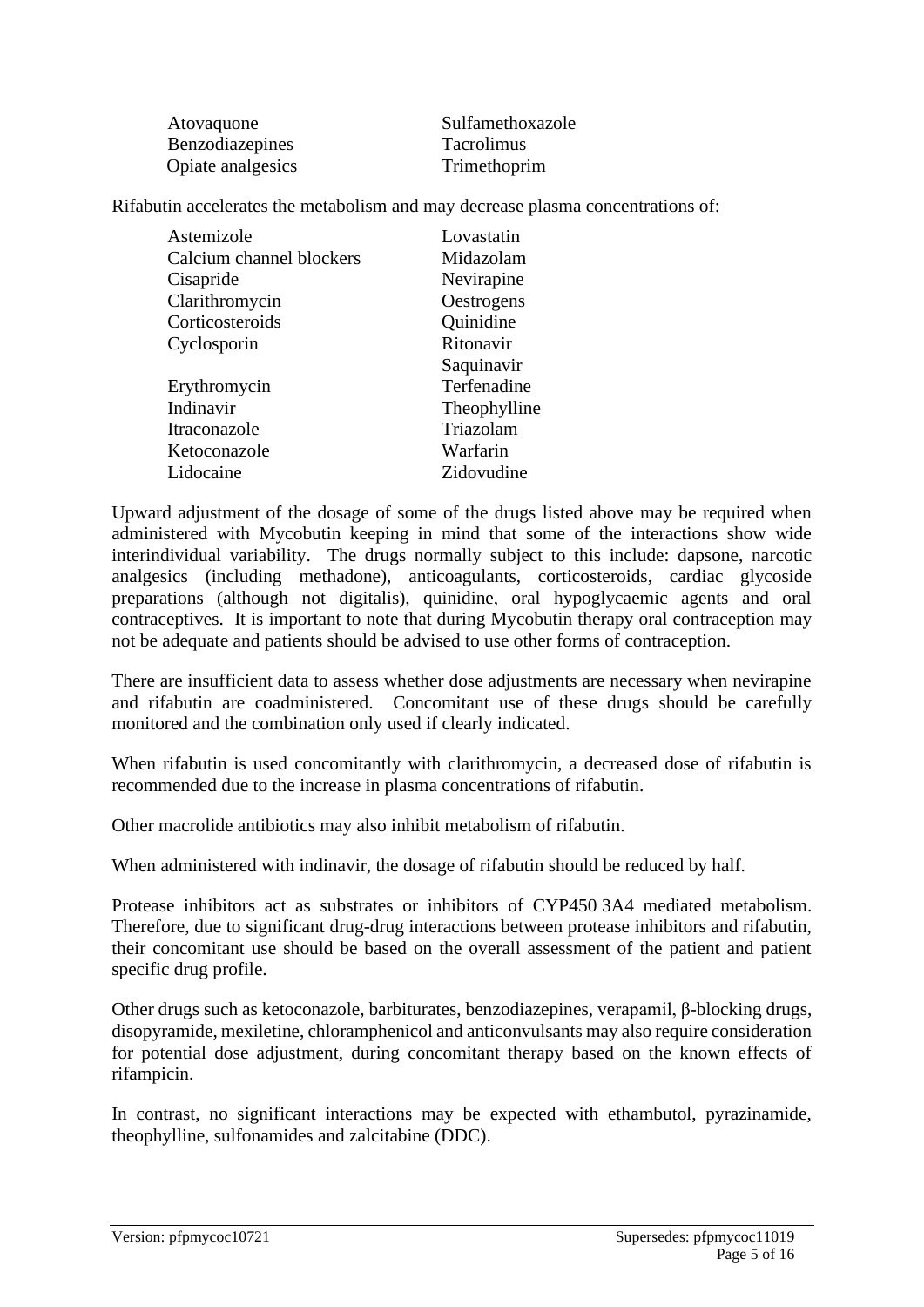Although pharmacokinetic data have shown that Mycobutin, when given in combination with zidovudine, reduces the plasma levels of the latter, a large, controlled clinical study has shown that these changes are of no clinical relevance.

Clinical studies have shown that Mycobutin does not affect the pharmacokinetics of didanosine (DDI), isoniazid (for the latter refer also to Section 4.8 Adverse effects (undesirable effects) - Blood and Lymphatic System) and fluconazole. Fluconazole however increases rifabutin plasma levels. Zidovudine and DDI were shown not to affect the pharmacokinetics of rifabutin.

In addition, some drugs increase the concentration of rifabutin and these include the following:

| Ciprofloxacin  | Indinavir    |
|----------------|--------------|
| Clarithromycin | Itraconazole |
| Enoxacin       | Ketoconazole |
| Erythromycin   | Ritonavir    |
| Fluconazole    | Saquinavir   |

Major interactions in this category leading to a significant increase in side effects, occur with clarithromycin, fluconazole, indinavir, ritonavir and, in particular, saquinavir.

Table 1 summarises the results and magnitude of the various drug interactions with rifabutin. The clinical relevance of these interactions and subsequent dose modifications should be judged in light of the population studied, severity of the disease, patient's drug profile and the likely impact on the risk/benefit ratio.

| Coadministered<br><b>Drugs</b> | <b>Effect</b> on<br><b>Rifabutin</b>                    | <b>Effect</b> on<br>Coadministered                                               | <b>Comments</b>                                                                                                                                                                                                                                                                                |
|--------------------------------|---------------------------------------------------------|----------------------------------------------------------------------------------|------------------------------------------------------------------------------------------------------------------------------------------------------------------------------------------------------------------------------------------------------------------------------------------------|
|                                |                                                         | <b>Drug</b>                                                                      |                                                                                                                                                                                                                                                                                                |
| <b>ANTIRETROVIRALS</b>         |                                                         |                                                                                  |                                                                                                                                                                                                                                                                                                |
| Amprenavir                     | 2.9-fold $\uparrow$<br>AUC, 2.2-fold<br>$\uparrow$ Cmax | No significant<br>change in kinetics.                                            | A 50% reduction in the rifabutin dose is<br>recommended when combined with<br>amprenavir. Increased monitoring for<br>adverse reactions is warranted.                                                                                                                                          |
| Bictegravir                    | <b>ND</b>                                               | AUC 138%<br>Cmin $156%$<br>Cmax $120%$                                           | Although not studied, co-administration<br>of rifabutin with a combination product<br>containing bictegravir/emtricitabine/<br>tenofovir alafenamide is not<br>recommended due to an expected<br>decrease in tenofovir alafenamide in<br>addition to the reported reduction in<br>bictegravir. |
| Didanosine                     | No significant<br>change in<br>kinetics.                | No significant<br>change in kinetics<br>at steady state.                         |                                                                                                                                                                                                                                                                                                |
| Doravirine                     | <b>ND</b>                                               | 50% ↓ in AUC<br>68% $\downarrow$ in C <sub>24</sub><br>$\leftrightarrow$ in Cmax | If concomitant use is necessary, increase<br>the doravirine dosage as instructed in<br>doravirine-containing product prescribing<br>information.                                                                                                                                               |

#### **Table 1: Rifabutin Interaction Studies**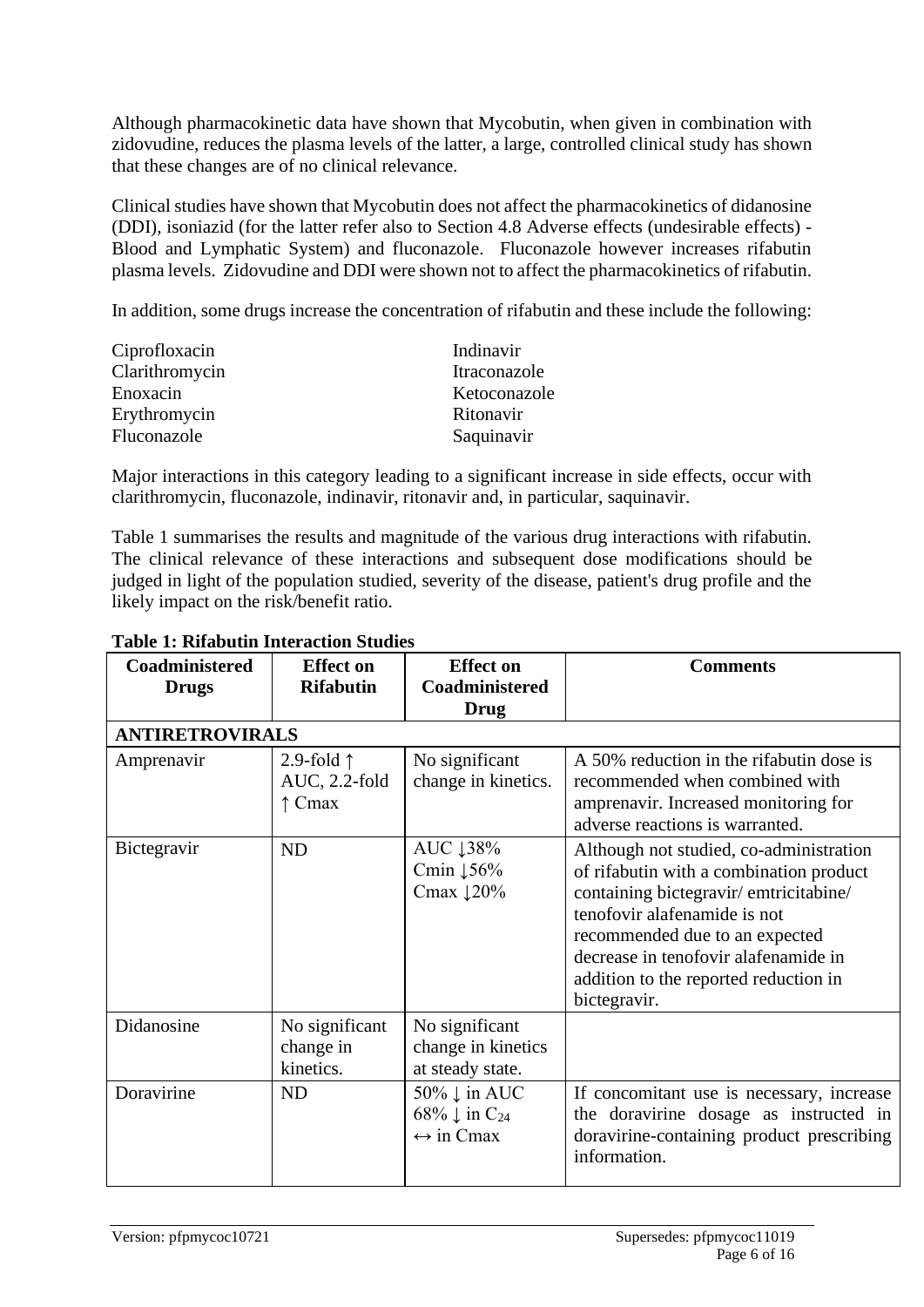| Coadministered<br><b>Drugs</b> | <b>Effect on</b><br><b>Rifabutin</b>                       | <b>Effect</b> on<br>Coadministered                                                 | <b>Comments</b>                                                                                                                                                                                                                                                                                         |
|--------------------------------|------------------------------------------------------------|------------------------------------------------------------------------------------|---------------------------------------------------------------------------------------------------------------------------------------------------------------------------------------------------------------------------------------------------------------------------------------------------------|
| Fosamprenavir/<br>ritonavir    | 64% ↑ AUC <sup>a</sup>                                     | Drug<br>35%↑ AUC and<br>36% ↑ Cmax, no<br>effect Ctrough                           | Dosage reduction of rifabutin by at least<br>75% (to 150 mg every other day or three<br>times per week) is recommended when                                                                                                                                                                             |
|                                |                                                            | (amprenavir)                                                                       | combined with fosamprenavir.                                                                                                                                                                                                                                                                            |
| Indinavir                      | 173%↑ in<br>AUC, 134% 1<br>in Cmax <sup>b</sup>            | $34\% \downarrow$ in AUC,<br>$25\% \downarrow$ in Cmax b                           | Dose reduction of rifabutin to half the<br>standard dose and increase of indinavir to<br>1000 mg every 8 hours are recommended<br>when rifabutin and indinavir are<br>coadministered.                                                                                                                   |
| Lopinavir/ritonavir            | 5.7-fold $\uparrow$<br>AUC, 3.4 fold<br>$\uparrow$ Cmax    | No significant<br>change in lopinavir<br>kinetics.                                 | Dosage reduction of rifabutin by at least<br>75% of the usual dose of 300 mg/day is<br>recommended (ie, a maximum dose of<br>150 mg every other day or three times per<br>week). Increased monitoring for adverse<br>reactions is warranted. Further dosage<br>reduction of rifabutin may be necessary. |
| Saquinavir                     | <b>ND</b>                                                  | $43\% \downarrow$ in AUC                                                           |                                                                                                                                                                                                                                                                                                         |
| Rilpivirine                    | <b>ND</b>                                                  | $42\% \downarrow$ in AUC<br>$48\% \downarrow$ in Cmin<br>$31\% \downarrow$ in Cmax | Although not studied, co-administration<br>of rifabutin with a combination product<br>containing rilpivirine/tenofovir<br>alafenamide/emtricitabine is not<br>recommended due to an expected<br>decrease in tenofovir alafenamide in<br>addition to the reported reduction in<br>rilpivirine.           |
| Ritonavir                      | 4 fold increase<br>in AUC, 2.5<br>fold increase in<br>Cmax | <b>ND</b>                                                                          | In the presence of ritonavir the subsequent<br>risk of side effects, including uveitis may<br>be increased. If a protease inhibitor is<br>required in a patient treated with rifabutin,<br>agents other than ritonavir should be<br>considered (see Section 4.3<br>Contraindications).                  |
| Tipranavir/ritonavir           | 2.9-fold $\uparrow$<br>AUC, 1.7 fold<br>$\uparrow$ Cmax    | No significant<br>change in<br>tipranavir kinetics.                                | Therapeutic drug monitoring of rifabutin<br>is recommended.                                                                                                                                                                                                                                             |
| Zidovudine                     | No significant<br>change in<br>kinetics.                   | Approximately<br>$32\% \downarrow$ in Cmax<br>and AUC                              | A large controlled clinical study has<br>shown that these changes are of no<br>clinical relevance                                                                                                                                                                                                       |
| <b>ANTIFUNGALS</b>             |                                                            |                                                                                    |                                                                                                                                                                                                                                                                                                         |
| Fluconazole                    | 82% $\uparrow$ in AUC                                      | No significant<br>change in steady-<br>state plasma<br>concentrations              | Uveitis was associated with the<br>combination of rifabutin and fluconazole.                                                                                                                                                                                                                            |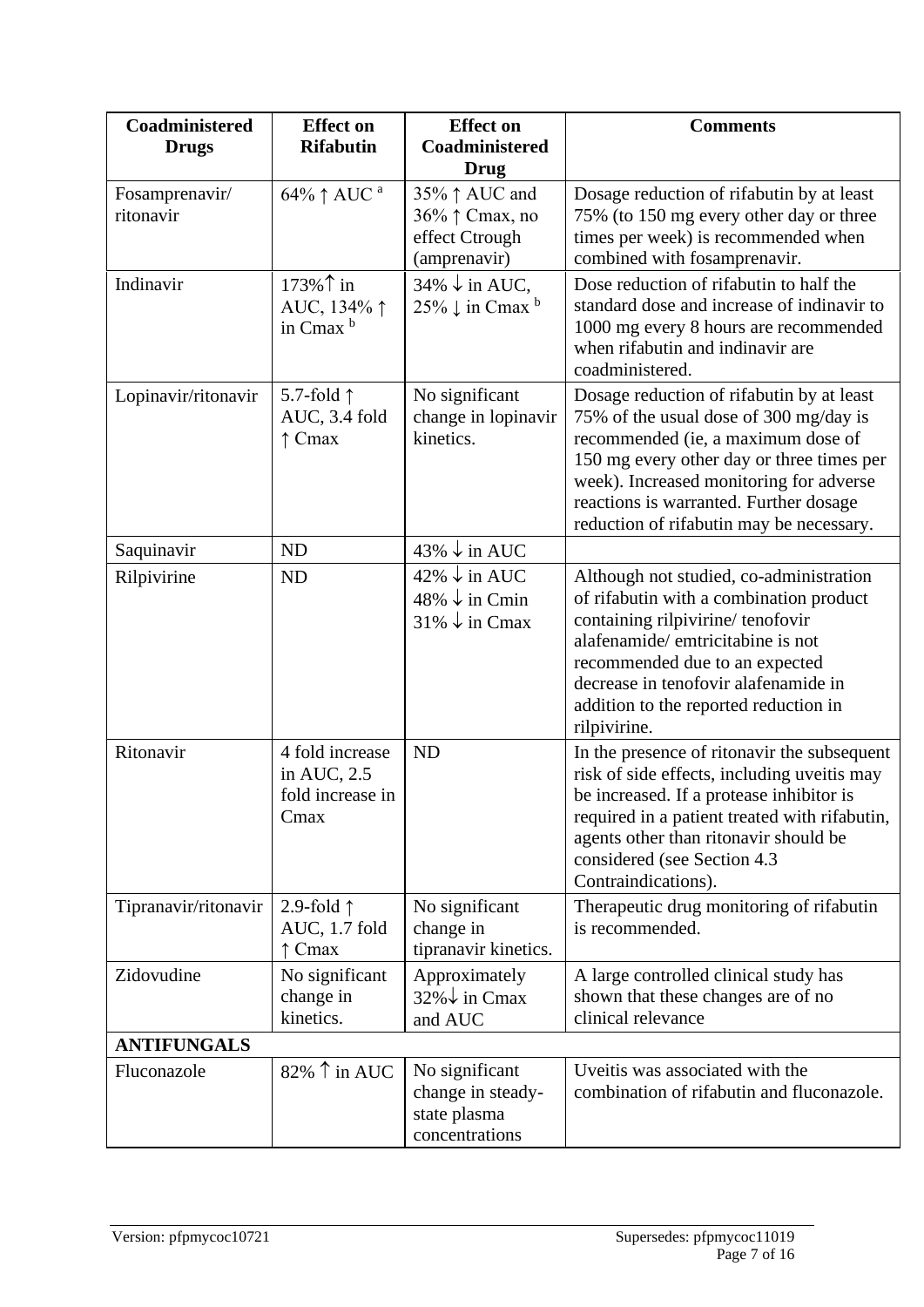| Coadministered<br><b>Drugs</b> | <b>Effect on</b><br><b>Rifabutin</b> | <b>Effect on</b><br>Coadministered<br><b>Drug</b>                                                                                                                                                                                                                                                                                                                                                                                                                                                       | <b>Comments</b>                                                                                                                                                                                                                                                                                                                                                                                                                                                                                                                                                     |
|--------------------------------|--------------------------------------|---------------------------------------------------------------------------------------------------------------------------------------------------------------------------------------------------------------------------------------------------------------------------------------------------------------------------------------------------------------------------------------------------------------------------------------------------------------------------------------------------------|---------------------------------------------------------------------------------------------------------------------------------------------------------------------------------------------------------------------------------------------------------------------------------------------------------------------------------------------------------------------------------------------------------------------------------------------------------------------------------------------------------------------------------------------------------------------|
| Itraconazole                   | <b>ND</b>                            | 70% to 75% $\downarrow$ in<br>Cmax and AUC                                                                                                                                                                                                                                                                                                                                                                                                                                                              | One case report suggests a kinetic<br>interaction resulting in an increase in<br>serum rifabutin levels and a risk for<br>developing uveitis in the presence of<br>itraconazole.                                                                                                                                                                                                                                                                                                                                                                                    |
| Posaconazole                   | 31%† Cmax,<br>72%↑ AUC               | 43%↓ Cmax,<br>49%↓ AUC                                                                                                                                                                                                                                                                                                                                                                                                                                                                                  | Co-administration of posaconazole with<br>rifabutin increases rifabutin plasma<br>concentrations and decreases<br>posaconazole plasma concentrations.<br>Concomitant use of rifabutin and<br>posaconazole should be avoided unless<br>the benefit to the patient outweighs the<br>risk. However, if concomitant<br>administration is required, close<br>monitoring of breakthrough fungal<br>infections as well as frequent monitoring<br>for adverse reactions due to increased<br>rifabutin plasma concentrations (e.g.,<br>uveitis, leukopenia) are recommended. |
| Voriconazole                   | 195%† Cmax,<br>331%↑ AUC °           | Rifabutin (300 mg<br>once daily)<br>decreased the<br>Cmax and AUC of<br>voriconazole at<br>200 mg twice daily<br>by 69% and 78%,<br>respectively.<br>During co-<br>administration<br>with rifabutin, the<br>Cmax and AUC of<br>voriconazole at<br>350 mg twice daily<br>were 96% and<br>68% of the levels<br>when administered<br>alone at 200 mg<br>twice daily. At a<br>voriconazole dose<br>of 400 mg twice<br>daily, Cmax and<br>AUC were 104%<br>and 87% higher,<br>respectively,<br>compared with | If the benefit outweighs the risk, rifabutin<br>may be coadministered with voriconazole<br>if the maintenance dose of voriconazole is<br>increased to 5 mg/kg intravenously every<br>12 hours or from 200 mg to 350 mg<br>orally, every 12 hours (100 mg to 200 mg<br>orally, every 12 hours in patients less than<br>40 kg). Careful monitoring of full blood<br>counts and adverse events to rifabutin<br>(e.g. uveitis) is recommended when<br>rifabutin is coadministered with<br>voriconazole.                                                                 |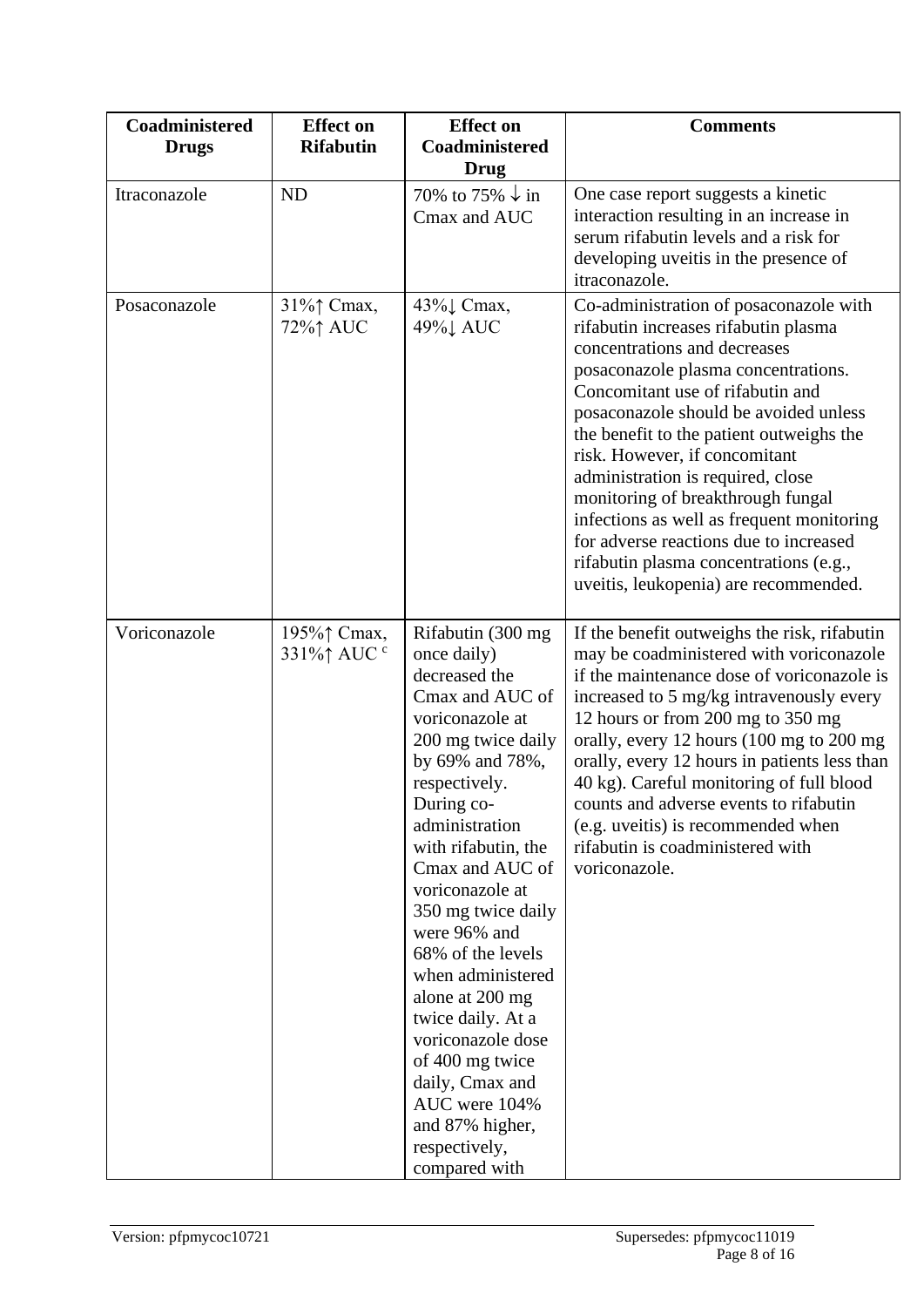| <b>Coadministered</b><br><b>Drugs</b>            | <b>Effect on</b><br><b>Rifabutin</b>                  | <b>Effect on</b><br>Coadministered<br><b>Drug</b>                     | <b>Comments</b>                                                                                                                                                                                                          |
|--------------------------------------------------|-------------------------------------------------------|-----------------------------------------------------------------------|--------------------------------------------------------------------------------------------------------------------------------------------------------------------------------------------------------------------------|
|                                                  |                                                       | voriconazole alone<br>at 200 mg twice<br>daily.                       |                                                                                                                                                                                                                          |
| <b>ANTI-PCP</b> (Pneumocystis carinii pneumonia) |                                                       |                                                                       |                                                                                                                                                                                                                          |
| Dapsone                                          | <b>ND</b>                                             | Approximately<br>27% to 40% $\downarrow$ in<br><b>AUC</b>             | Study conducted in HIV infected patients<br>(rapid and slow acetylators).                                                                                                                                                |
| Sulfamethoxazole-<br>Trimethoprim                | No significant<br>change in<br>Cmax and<br><b>AUC</b> | Approximately<br>15% to 20% $\downarrow$ in<br><b>AUC</b>             | There was a 19% $\downarrow$ in the AUC for<br>trimethoprim and a $14\% \downarrow$ in the AUC for<br>sulfamethoxazole when cotrimoxazole<br>was given with rifabutin compared to<br>when cotrimoxazole was given alone. |
|                                                  |                                                       | <b>ANTI-MAC</b> (Mycobacterium avium intracellulare complex)          |                                                                                                                                                                                                                          |
| Azithromycin                                     | No PK<br>interaction                                  | No PK interaction                                                     |                                                                                                                                                                                                                          |
| Clarithromycin                                   | Approximately<br>77% $\uparrow$ in AUC                | Approximately<br>50%↓ in AUC                                          | Study conducted in HIV infected patients.<br>Dose of rifabutin should be reduced in the<br>presence of clarithromycin. (See Section<br>4.2 Dose and method of administration.)                                           |
| <b>ANTI-TB</b> (Tuberculosis)                    |                                                       |                                                                       |                                                                                                                                                                                                                          |
| Ethambutol                                       | <b>ND</b>                                             | No significant<br>change in AUC or<br>Cmax                            |                                                                                                                                                                                                                          |
| Isoniazid                                        | <b>ND</b>                                             | Pharmacokinetics<br>not affected                                      |                                                                                                                                                                                                                          |
| <b>OTHER</b>                                     |                                                       |                                                                       |                                                                                                                                                                                                                          |
| Methadone                                        | ND                                                    | No significant<br>effect                                              | No apparent effect of rifabutin on either<br>peak levels of methadone or systemic<br>exposure based upon AUC. Rifabutin<br>kinetics not evaluated.                                                                       |
| Oral<br>Contraceptives                           | <b>ND</b>                                             | <b>ND</b>                                                             | Contraceptive cover may not be adequate<br>during concomitant therapy with rifabutin,<br>therefore, patients should be advised to<br>use other methods of contraception.                                                 |
| Tacrolimus                                       | ND                                                    | <b>ND</b>                                                             | Authors report that rifabutin decreases<br>tacrolimus trough blood levels.                                                                                                                                               |
| Theophylline                                     | <b>ND</b>                                             | No significant<br>change in AUC or<br>Cmax compared<br>with baseline. |                                                                                                                                                                                                                          |

ND - No data

AUC - Area under the Concentration vs. Time Curve

Cmax - Maximum serum concentration

Cmin - Minimum serum concentration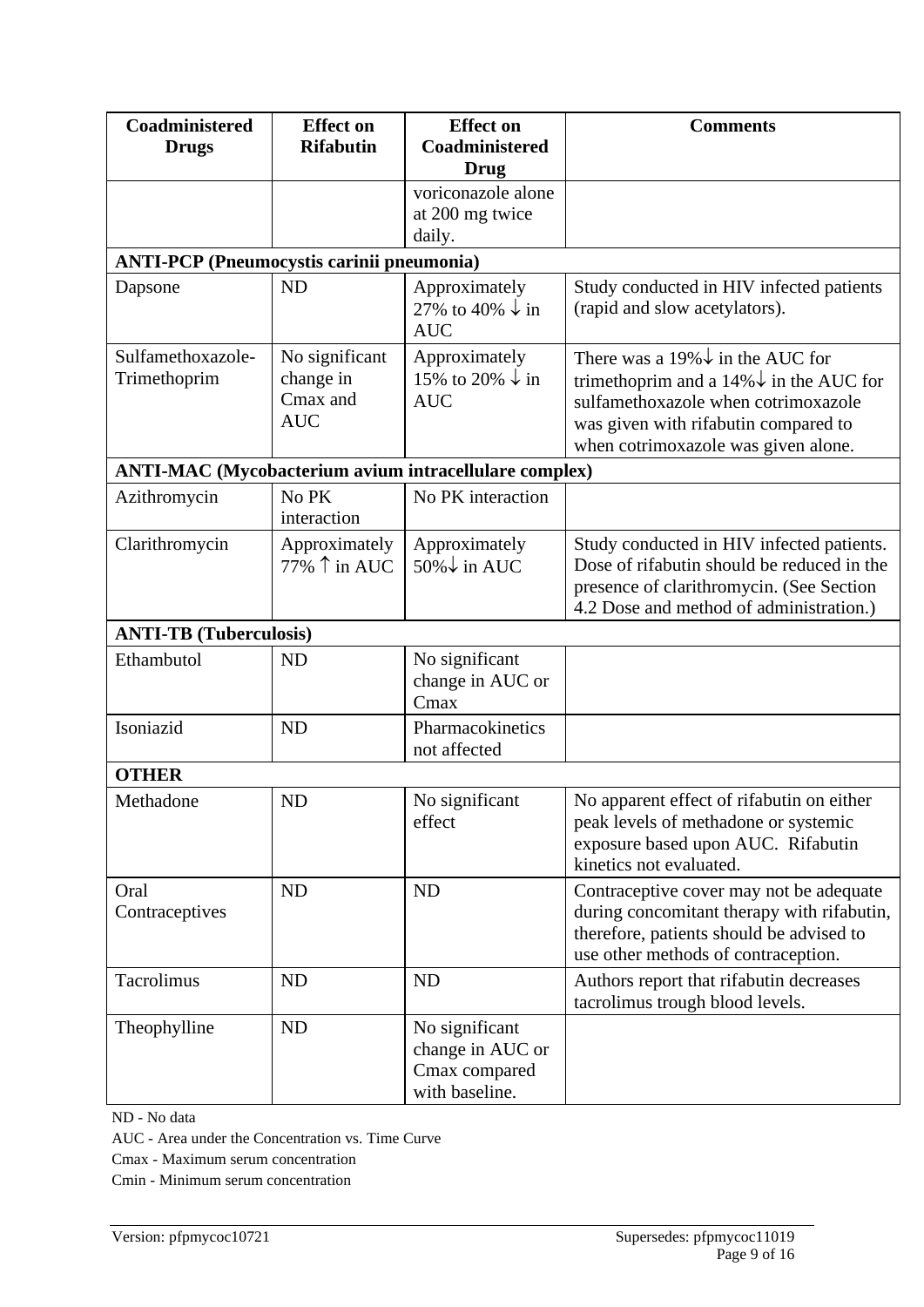a – AUC data based on the effect on drug plus active metabolite

- b AUC and Cmax based on interaction with 300 mg rifabutin daily
- c AUC and Cmax based on voriconazole dosed at 400 mg twice daily

#### **4.6 Fertility, pregnancy and lactation**

#### **Effects on fertility**

Studies in rats at oral doses of rifabutin at 160 mg/kg/day have shown impairment of spermatogenesis and effects on the gonads without any significant effect on the numbers of live offspring.

#### **Use in pregnancy – Pregnancy Category C**

Reproduction studies have been carried out in rats and rabbits given rifabutin at oral dose levels up to 200 and 80 mg/kg/day, respectively. Teratogenicity was not observed in either species. In rats, at an oral dose of 40 mg/kg/day, rifabutin caused an increase in skeletal variants. In rabbits, at an oral dose of 80 mg/kg/day, rifabutin caused maternotoxicity and an increase in fetal skeletal anomalies. There are no adequate and well-controlled studies in pregnant women.

Because animal reproduction studies are not always predictive of human response, rifabutin should be used in pregnant women only if the potential benefit justifies the potential risk to the fetus.

During the late stages of pregnancy, rifampicin has been associated with serious vitamin K deficiency in mother and neonate, resulting in haemorrhagic disturbances. Mycobutin has not been studied in pregnancy. This should be borne in mind if, in exceptional cases, the physician considers the benefit of treatment outweighs the risk and wishes to treat a pregnant woman with Mycobutin.

#### **Use in lactation**

It is not known whether rifabutin is excreted in human breast milk. Because many drugs are excreted in human milk and the potential for serious adverse reactions in nursing infants, a decision should be made whether to discontinue nursing or discontinue the drug, taking into account the importance of the drug to the mother.

#### **4.7 Effects on ability to drive and use machines**

There have been no reports of adverse effects of Mycobutin on the ability to drive and use machines.

### **4.8 Adverse effects (undesirable effects)**

The tolerability of Mycobutin in multiple drug regimens was assessed in long-term studies with daily dosages up to 600 mg in both immunocompetent and immunocompromised patients suffering from tuberculosis and non-tuberculous mycobacteriosis.

Mycobutin was often given in these studies as part of a multidrug regimen, and it is not possible to define with certainty a drug-event relationship.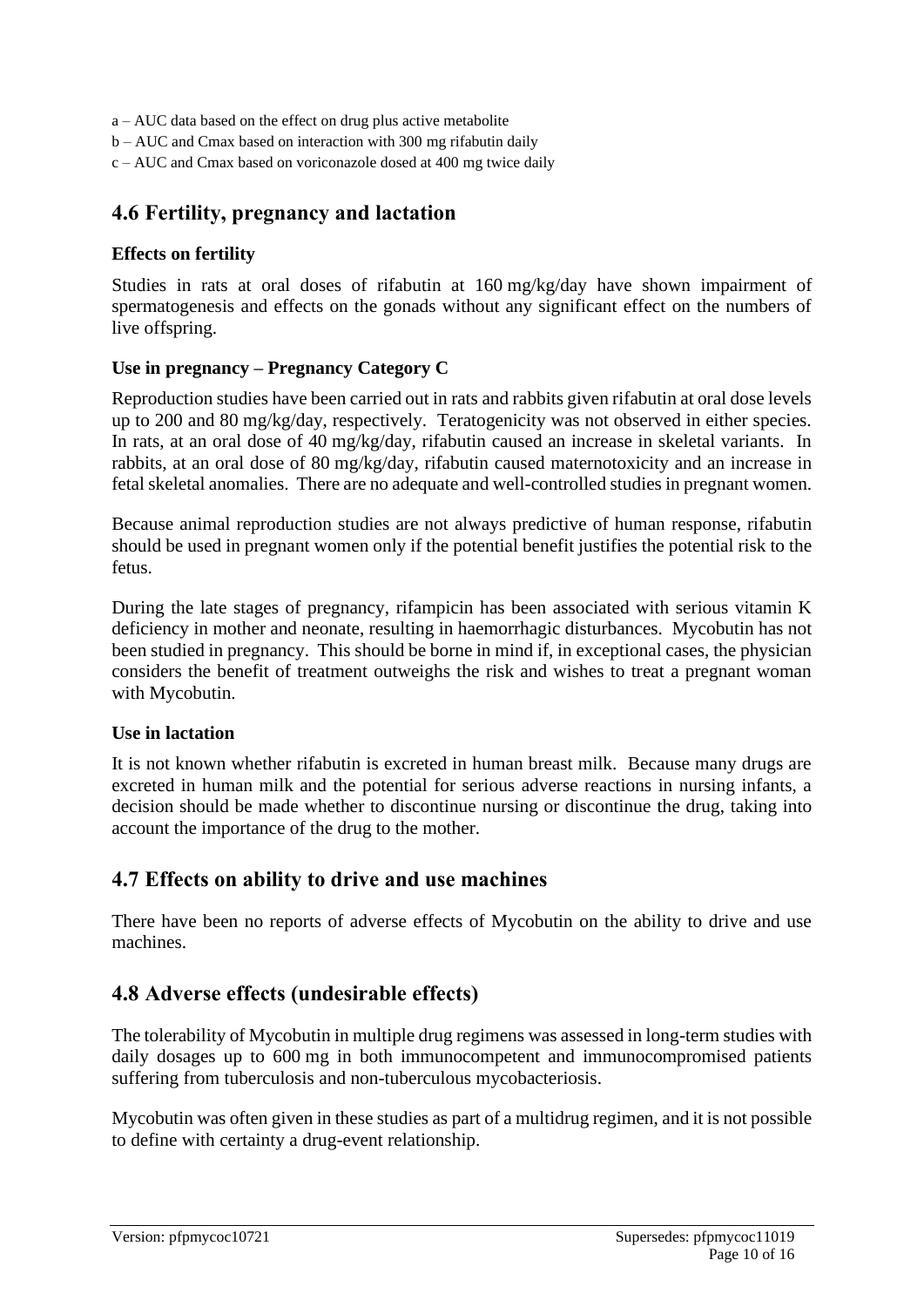Treatment discontinuation was necessary in approximately 13% of patients with HIV infection and 5% of patients with tuberculosis in clinical trials, related to gastrointestinal symptoms, liver function test abnormalities and blood or lymphatic system disorders.

Adverse reactions identified through either clinical trials or post-marketing surveillance by system organ class (SOC) are listed below:

\*Adverse Reactions not observed in a clinical trial.

\*\*Adverse Reactions neither observed in the clinical trials nor in the spontaneous reporting for rifabutin and are mandated for the pharmacological class.

**Blood and lymphatic system:** Pancytopenia, white blood cells disorder (including agranulocytosis\*, leukopenia, lymphopenia\*, granulocytopenia\*, neutropenia\*, white blood cell count decreased\*, neutrophils count decreased\*), thrombocytopenia, platelet count decreased\* and anaemia (approximately 4-9%). The frequency and severity of haematological reactions may be increased by combined administration of isoniazid.

**Immune system disorders:** Anaphylactic shock\*\*, hypersensitivity\*, bronchospasm\*, rash, eosinophilia.

**Eye disorders:** Uveitis\*, corneal deposits\*.

**Gastrointestinal disorders:** *Clostridium difficile* colitis\*\*, nausea, vomiting.

**Hepatobiliary disorders:** Jaundice (approximately 8-12%), hepatic enzyme increased\*.

**Skin and subcutaneous tissue disorders:** Skin discolouration.

**Musculoskeletal and connective tissue disorders:** Arthralgia, myalgia (approximately 3%).

**General disorders and administration site condition:** Pyrexia (approximately 2-4%), rash (approximately 3-4%) and, rarely  $\langle$  ( $\langle$ 1%), other hypersensitivity reactions such as eosinophilia, bronchospasm and shock might occur, as has been seen with other antibiotics.

#### **Uveitis/Corneal Deposits**

Mild to severe, reversible uveitis has been reported. The risk is very low when Mycobutin is used at 300 mg as monotherapy in MAC prophylaxis but increases when Mycobutin is administered at higher doses in combination with clarithromycin for MAC treatment (see Section 4.4 Special warnings and precautions for use). Corneal deposits have been reported during routine ophthalmologic surveillance of some HIV-positive paediatric patients receiving Mycobutin as part of a multiple drug regimen for MAC prophylaxis. The deposits are tiny, almost transparent, asymptomatic peripheral and central corneal deposits, and do not impair vision.

#### **Anti-tuberculosis drug SCARs**

Anti-tuberculosis drug use may lead to the occurrence of drug reaction with eosinophilia and systemic symptoms (DRESS) as well as other SCARs such as SJS, TEN, and AGEP (see Section 4.4 Special warnings and precautions for use).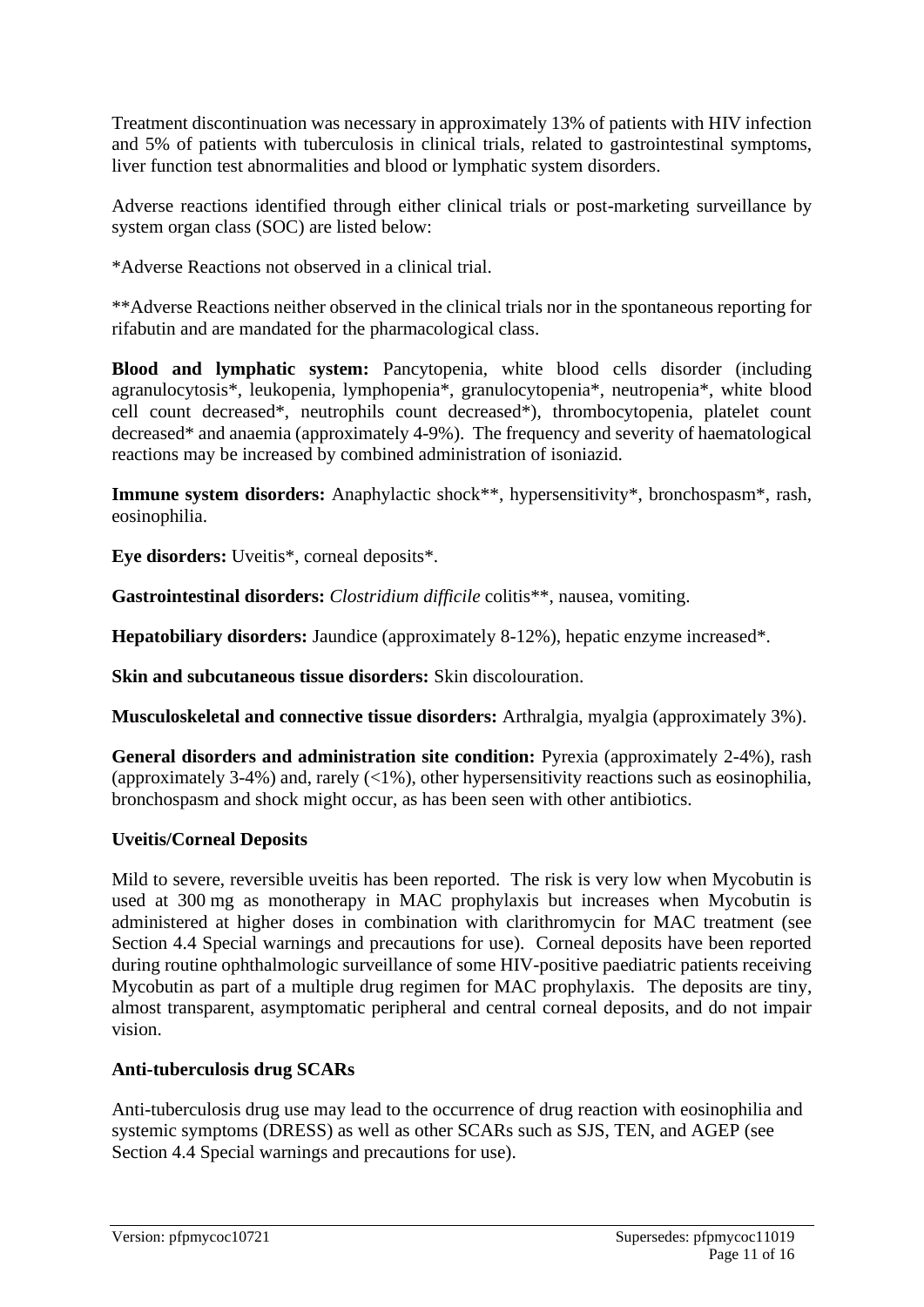#### **Reporting suspected adverse effects**

Reporting suspected adverse reactions after registration of the medicinal product is important. It allows continued monitoring of the benefit-risk balance of the medicinal product. Healthcare professionals are asked to report any suspected adverse reactions at [www.tga.gov.au/reporting](http://www.tga.gov.au/reporting-problems)[problems.](http://www.tga.gov.au/reporting-problems)

### **4.9 Overdose**

A specific toxic dose of rifabutin has not been established, although a syndrome of arthralgia/ arthritis has been reported following daily monotherapy of 1 gram or more. Other signs and symptoms of overdosage are likely to be similar to adverse effects from normal therapeutic doses.

There is no specific antidote. Treatment is symptomatic and supportive, including respiratory and cardiovascular function. Plasma rifabutin levels may confirm overdosage but are not clinically useful. Monitor complete blood count, liver enzyme levels and fluid-electrolyte status as indicated, and perform an ophthalmologic examination if the patient exhibits ocular symptoms.

An aqueous slurry of activated charcoal may be administered after a potentially toxic ingestion, but it is most effective within one hour of ingestion. In patients who are not fully conscious or have impaired gag reflex, consideration should be given to administering activated charcoal via nasogastric tube once the airway is protected.

Rifabutin is approximately 85% protein-bound, is extensively distributed into various tissues and is not primarily excreted via the urinary route, therefore neither haemodialysis nor forced diuresis are expected to be of any benefit.

For information on the management of overdose, contact the Poisons Information Centre on 13 11 26 (Australia)..

# **5. PHARMACOLOGICAL PROPERTIES**

### **5.1 Pharmacodynamic properties**

#### **Mechanism of action**

Rifabutin has activity *in vitro* against laboratory strains and clinical isolates of *M. tuberculosis*. To date, *in vitro* studies have shown that from one-third to half of *M. tuberculosis* strains resistant to rifampicin are susceptible to rifabutin, indicating that cross-resistance between the two antibiotics is incomplete.

The *in vivo* activity of rifabutin on experimental infections caused by *M. tuberculosis* is about 3 to 10 times greater than that of rifampicin in agreement with the *in vitro* findings.

Rifabutin has been shown to be active against non-tuberculous (atypical) mycobacteria including *M. avium-intracellulare* complex (MAC), *in vitro* as well as *in vivo* on experimental infections caused by these pathogens in mice with induced immunodeficiency.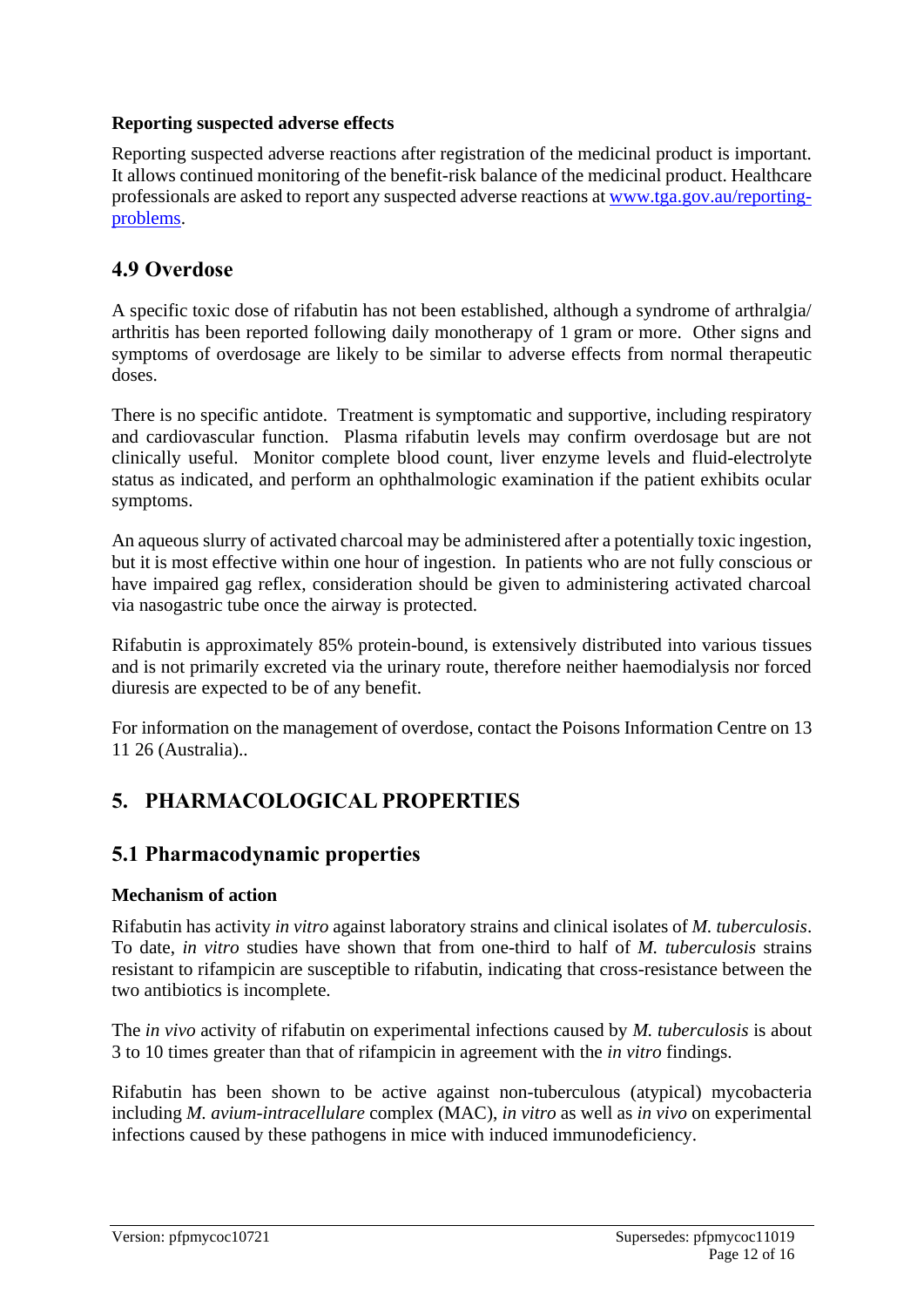*In vitro* susceptibility testing methods and diagnostic procedures used for determining minimum inhibitory concentration (MIC) values against MAC organisms and other mycobacterial species have not been standardised.

#### **Clinical trials**

No data available.

### **5.2 Pharmacokinetic properties**

In humans, rifabutin maximum plasma concentrations are reached around 2-4 hours after oral administration. The pharmacokinetics of rifabutin is linear after single dosing of 300, 450, and 600 mg to healthy volunteers. With these doses,  $C_{\text{max}}$  is in the range of 0.4-0.7  $\mu$ g/mL. Although systemic levels of rifabutin following multiple dosing decreased by 38%, its terminal half-life remained unchanged.

Rifabutin, due to its high lipophilicity, demonstrates a high propensity for distribution and intracellular tissue uptake. It is widely distributed in various animal organs with the exception of the brain. In particular, in human lung tissue the concentrations measured up to 24 hours after dosing are about 5-10 times higher than the plasma levels. Substantially higher intracellular tissue levels than those seen in plasma have been observed in both rat and man.

About 85% of the drug is bound to plasma proteins. Binding does not appear to be influenced by renal or hepatic dysfunction.

Renal and biliary clearance of unchanged drug each contribute approximately 5% to CL<sub>s</sub>/F. About 30% of the dose is excreted in the faeces. Rifabutin and its metabolites are eliminated mainly by the urinary route. The  $t_{1/2}\beta$  of Mycobutin in humans is approximately 35-40 hours.

The bioavailability of rifabutin from the capsule dosage form, relative to a solution, was 85% in healthy adult volunteers. High fat meals slow the rate without influencing the extent of absorption from the capsule.

# **5.3 Preclinical safety data**

#### **Genotoxicity**

Rifabutin was not mutagenic in a standard series of assays for gene mutations and chromosomal damage.

### **Carcinogenicity**

Long-term carcinogenicity studies were conducted with rifabutin in mice and rats. Rifabutin was not carcinogenic in mice at oral doses up to 180 mg/kg/day, giving rise to rifabutin plasma levels of 2.6 µg/mL and 1.8 µg/mL in female and male mice, respectively. Rifabutin was not carcinogenic in rats at oral doses up to 60 mg/kg/day, giving rise to rifabutin plasma levels of 9.2 µg/mL and 7.1 µg/mL in male and female rats, respectively. Serum levels in humans after dosing with 600 mg rifabutin were in the order of  $\mu$ g/mL.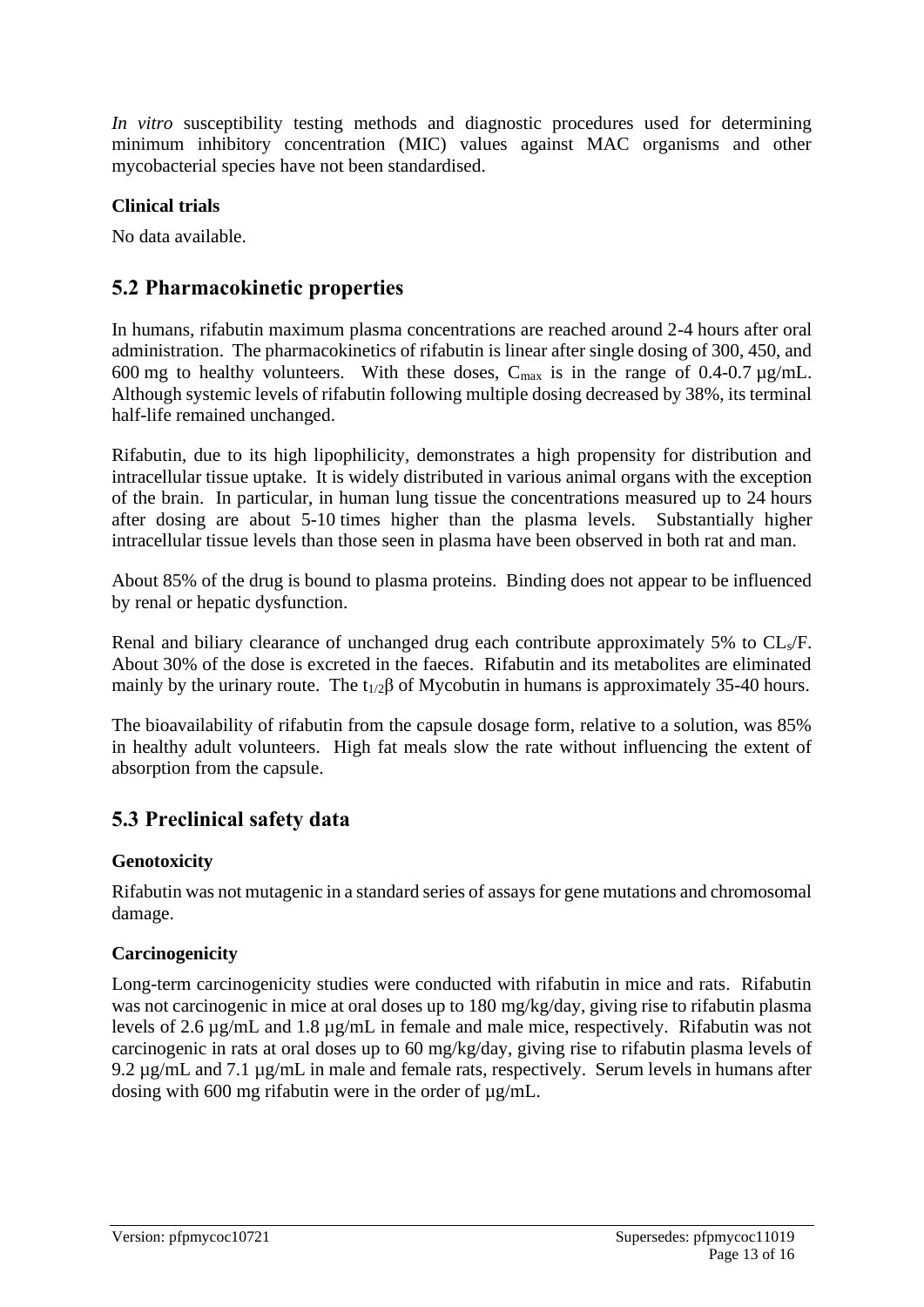# **6. PHARMACEUTICAL PARTICULARS**

### **6.1 List of excipients**

microcrystalline cellulose

sodium lauryl sulfate

magnesium stearate

silicon dioxide

iron oxide red

titanium dioxide

OPACODE monogramming ink S-1-7085 WHITE

TekPrint SB-0007P White Ink

gelatin

### **6.2 Incompatibilities**

Incompatibilities were either not assessed or not identified as part of the registration of this medicine.

# **6.3 Shelf life**

In Australia, information on the shelf life can be found on the public summary of the Australian Register of Therapeutic Goods (ARTG). The expiry date can be found on the packaging.

### **6.4 Special precautions for storage**

Store below 25ºC.

### **6.5 Nature and contents of container**

Mycobutin is supplied as 150 mg capsules in:

- PVC/Al blister packs of 30 (3 strips of 10 capsules)

- Glass bottles of 30 – *not marketed*

### **6.6 Special precautions for disposal**

In Australia, any unused medicine or waste material should be disposed of by taking to your local pharmacy.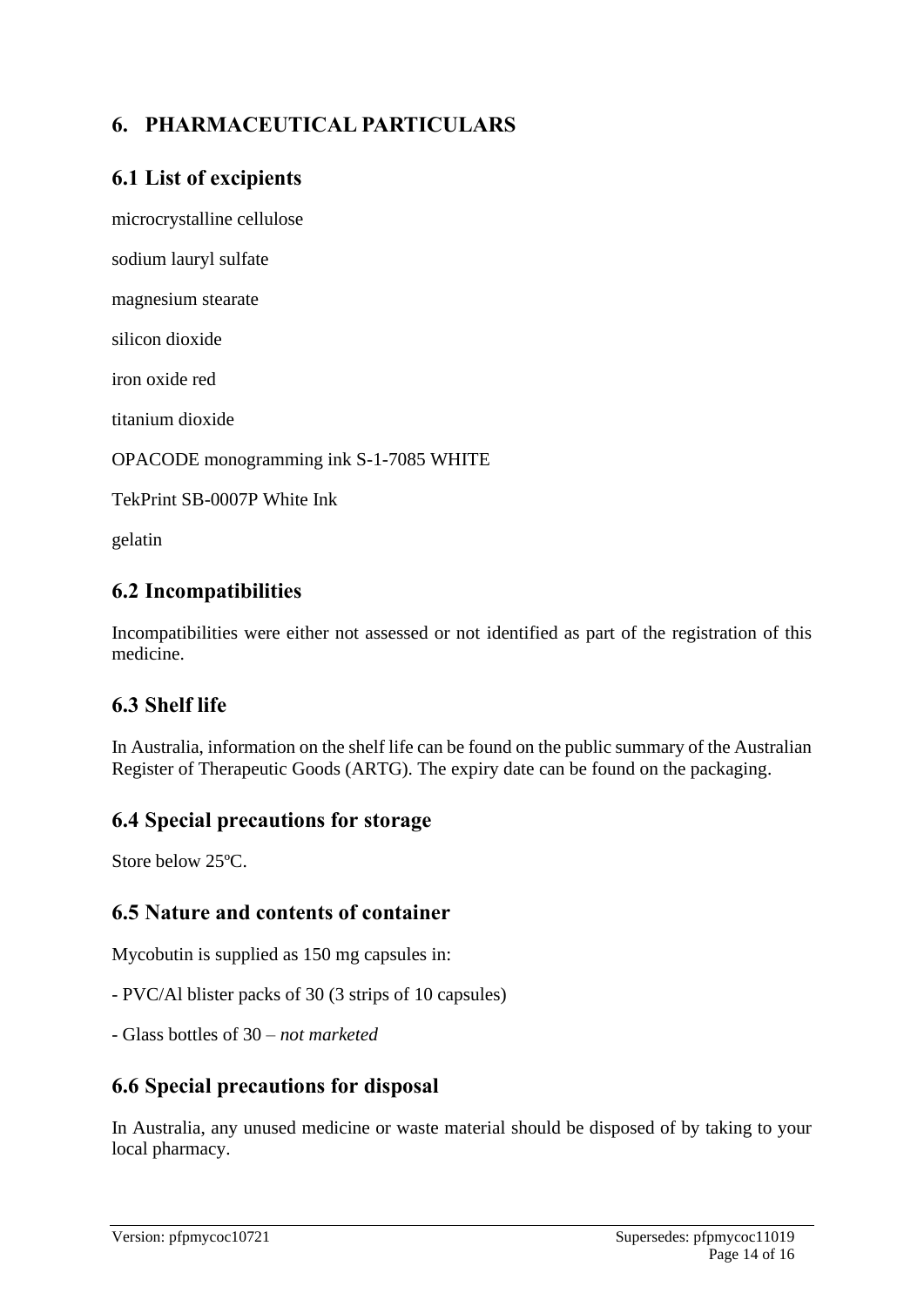### **6.7 Physicochemical properties**

#### **Chemical structure**

Chemical name: (12E,22E,24Z)-(9S,14S,15R,16S,17R,18R,19R,20S,21S)-3,5,9,10- Tetrahydro-6,18,20-trihydroxy-1'-isobutyl-14-methoxy-7,9,15,17,19,21,25 heptamethyl-5,10,26-trioxospiro[9,4-(epoxypentadeca[1,11,13]trienimino)- 2H-furo[2',3':7,8]naphtho [1,2-d]imidazole-2,4-piperidine]-16-yl acetate

The empirical formula is  $C_{46}H_{62}N_4O_{11}$  and the structural formula is as follows:



#### **CAS number**

72559-06-9

# **7. MEDICINE SCHEDULE (POISONS STANDARD)**

Schedule 4 (Prescription Only Medicine).

### **8. SPONSOR**

Pfizer Australia Pty Ltd Level 17, 151 Clarence Street Sydney NSW 2000 Toll Free Number: 1800 675 229 [www.pfizer.com.au](http://www.pfizer.com.au/)

# **9. DATE OF FIRST APPROVAL**

3 August 1994

# **10. DATE OF REVISION**

09 July 2021